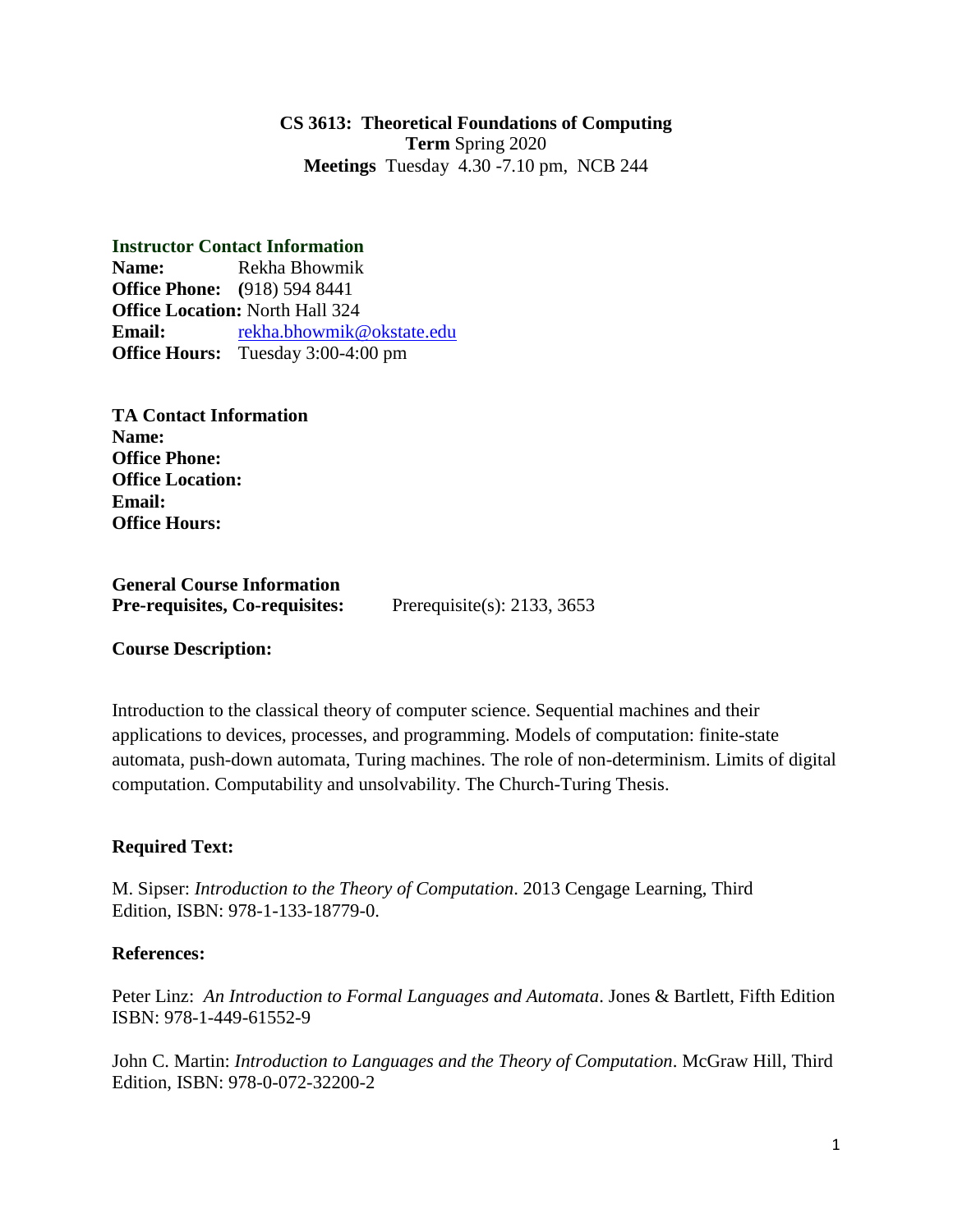| Week #         | Date                  | <b>Material to be Covered</b>                        | <b>Reading</b>    |
|----------------|-----------------------|------------------------------------------------------|-------------------|
|                | Jan 14                | <b>Introductory Material</b>                         | Chap <sub>0</sub> |
|                |                       | <b>Regular Languages</b>                             | Chap 1            |
| $\overline{2}$ | <b>Jan 21</b>         | <b>Regular Languages</b>                             | Chap 1            |
|                |                       | 1.1 Finite Automata                                  |                   |
|                |                       | 1.2 NonDeterminism                                   |                   |
|                |                       | 1.3 Regular Expressions                              |                   |
|                |                       | 1.4 NonRegular Languages                             |                   |
| 3              | Jan 28                | <b>Regular Languages</b>                             | Chap 1            |
| $\overline{4}$ | Feb 4                 | <b>Context - Free Languages</b>                      | Chap 2            |
|                |                       | 2.1 Context-Free Grammars                            |                   |
|                |                       | 2.2 Pushdown Automata                                |                   |
|                |                       | 2.3 Non-Context-Free Languages Quiz 1                |                   |
| $\mathfrak{S}$ | Feb 11                | <b>Context - Free Languages</b>                      | Chap 2            |
| $\overline{6}$ | Feb 18                | <b>Context - Free Languages</b>                      | Chap 2            |
| $\overline{7}$ | Feb 25                | Test 1                                               |                   |
| $\overline{8}$ | Mar <sub>3</sub>      | The Church-Turing Thesis                             | Chap 3            |
|                |                       | 3.1 Turing Machines                                  |                   |
|                |                       | 3.2 Variants Of Turing Machines                      |                   |
| 9              | Mar 10                | The Church-Turing Thesis                             | Chap 3            |
|                |                       | 3.1 Turing Machines                                  |                   |
|                |                       | 3.2 Variants Of Turing Machines                      |                   |
| 10             | <b>Mar 16- Mar 20</b> | <b>Spring Break</b>                                  |                   |
| 11             | Mar 24                | Decidability                                         | Chap 4            |
|                |                       | 4.1 Decidable Languages                              |                   |
|                |                       | 4.2 Undecidability                                   |                   |
| 12             | Mar <sub>31</sub>     | Test 2                                               |                   |
| 13             | Apr <sub>7</sub>      | Decidability,                                        | Chap 4            |
|                |                       | 4.1 Decidable Languages                              |                   |
|                |                       | 4.2 Undecidability                                   |                   |
| 14             | Apr 14                | Reducibility Quiz 2<br>5.1 Undecidable Problems From | Chap 5            |
|                |                       | Language Theory                                      |                   |
|                |                       | 5.2 A Simple Undecideable Problem                    |                   |
|                |                       | 5.3 Mapping Reducibility                             |                   |
| 15             | Apr $21$              | Reducibility                                         | Chap 5            |
| 16             | Apr 28                | Reducibility                                         | Chap 5            |
|                | May 5                 | <b>Final Exam</b>                                    |                   |

# **Assignments & Tentative Academic Calendar**